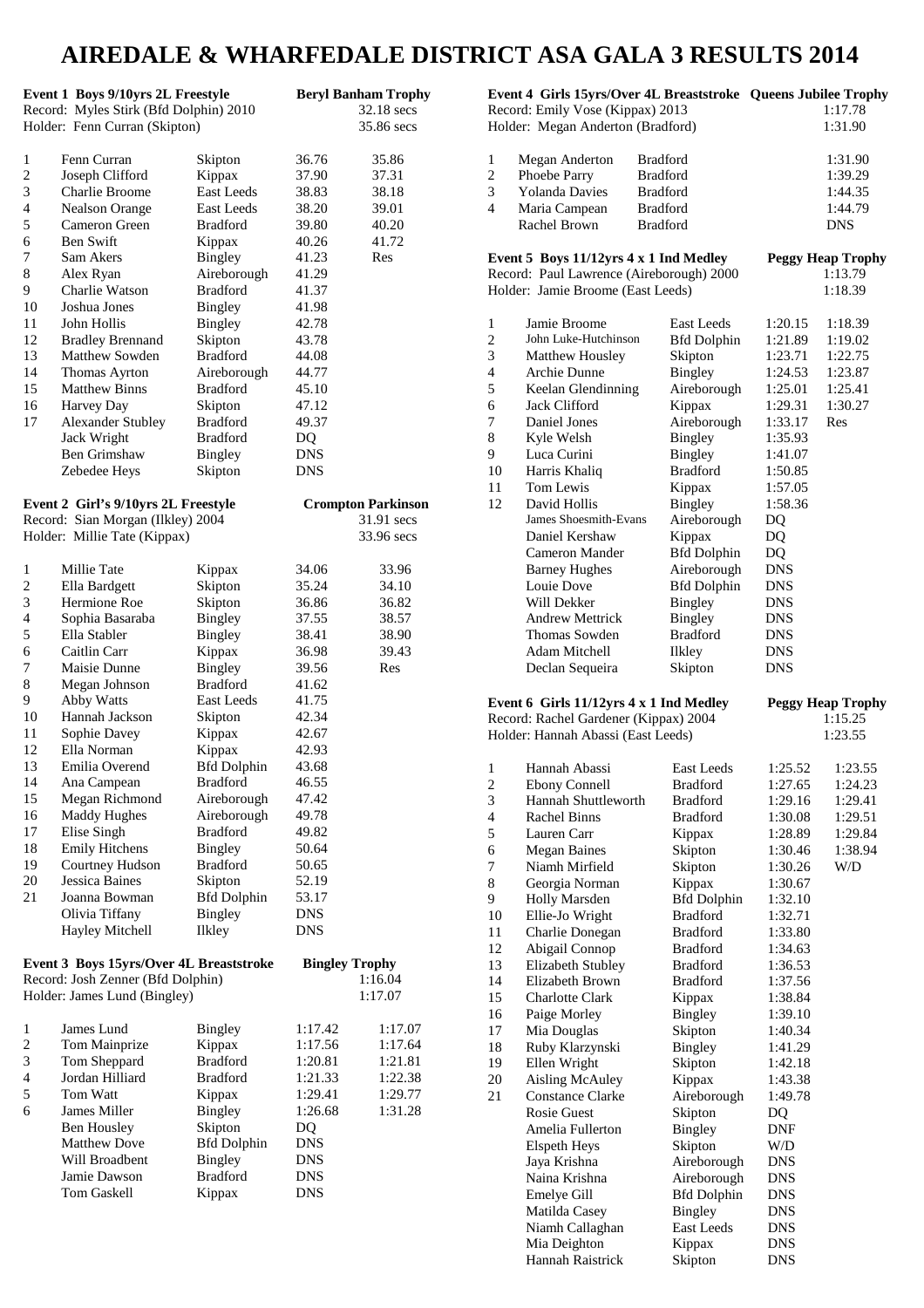|                                                                                                                                                                                          | Event 7 Boys 13/14yrs 4L Backstroke<br>Record: Mark Ingham (East Leeds) 1996<br>Holder: Ethan Camsey (Skipton)                                                                                                                                                                                                                                                                                                                                                                                                                                                                                                                                                                                                                                                                                                                      |                                                                                                                                                                                                                                                                                                                                                                                                                                                                                                                                                                    | <b>Teale Trophy</b>                                                                                                                                                                                                                                                                                                                                            | 1:08.03<br>1:13.10                                                                            |
|------------------------------------------------------------------------------------------------------------------------------------------------------------------------------------------|-------------------------------------------------------------------------------------------------------------------------------------------------------------------------------------------------------------------------------------------------------------------------------------------------------------------------------------------------------------------------------------------------------------------------------------------------------------------------------------------------------------------------------------------------------------------------------------------------------------------------------------------------------------------------------------------------------------------------------------------------------------------------------------------------------------------------------------|--------------------------------------------------------------------------------------------------------------------------------------------------------------------------------------------------------------------------------------------------------------------------------------------------------------------------------------------------------------------------------------------------------------------------------------------------------------------------------------------------------------------------------------------------------------------|----------------------------------------------------------------------------------------------------------------------------------------------------------------------------------------------------------------------------------------------------------------------------------------------------------------------------------------------------------------|-----------------------------------------------------------------------------------------------|
| 1<br>$\overline{c}$<br>3<br>4<br>5                                                                                                                                                       | <b>Ethan Camsey</b><br><b>Tom Dawson</b><br>Luke Knaggs<br>Alex Thackray<br><b>Jack Buckley</b><br>Oliver Wain<br>Seth Berry<br>Charles Offord<br><b>Michael Bowers</b>                                                                                                                                                                                                                                                                                                                                                                                                                                                                                                                                                                                                                                                             | Skipton<br><b>Bradford</b><br>Kippax<br>Kippax<br>Aireborough<br>Bingley<br>Bingley<br>Kippax<br>Skipton                                                                                                                                                                                                                                                                                                                                                                                                                                                           |                                                                                                                                                                                                                                                                                                                                                                | 1:13.10<br>1:22.17<br>1:24.09<br>1:31.76<br>1:34.39<br><b>DNS</b><br>DNS<br>DNS<br><b>DNS</b> |
|                                                                                                                                                                                          | Event 8 Girls 13/14yrs 4L Backstroke<br>Record: Julia Scrivin (Skipton) 2006<br>Holder: Bea Waller (Skipton)                                                                                                                                                                                                                                                                                                                                                                                                                                                                                                                                                                                                                                                                                                                        |                                                                                                                                                                                                                                                                                                                                                                                                                                                                                                                                                                    | A& W Trophy                                                                                                                                                                                                                                                                                                                                                    | 1:09.25<br>1:11.84                                                                            |
| 1<br>$\overline{c}$<br>3<br>$\overline{\mathcal{L}}$<br>5<br>6<br>7                                                                                                                      | Bea Waller<br>Lauren Roberts<br>Niamh Miller<br>Ella Jones<br>Natasha Wilson<br>Hannah Watt<br>Neve Godfrey-Clark<br>Caitlin Morley<br>Emily Hemingway<br>Poppy Heys<br>Pabodua Weerapperuma<br>Siobhan Akers<br><b>Ruth Hollis</b><br>Elizabeth Broomhead                                                                                                                                                                                                                                                                                                                                                                                                                                                                                                                                                                          | Skipton<br><b>East Leeds</b><br><b>East Leeds</b><br><b>Bradford</b><br><b>Bingley</b><br>Kippax<br>Bingley<br>Bingley<br>Kippax<br>Skipton<br>Kippax<br>Bingley<br>Bingley<br>Kippax                                                                                                                                                                                                                                                                                                                                                                              | 1:14.02<br>1:15.76<br>1:21.07<br>1:20.81<br>1:24.39<br>1:22.53<br>1:24.79<br>DQ<br>W/D<br>W/D<br><b>DNS</b><br><b>DNS</b><br><b>DNS</b><br><b>DNS</b>                                                                                                                                                                                                          | 1:11.84<br>1:15.09<br>1:20.31<br>1:22.10<br>1:23.63<br>1:25.14<br>Res                         |
|                                                                                                                                                                                          | <b>Event 9 Men's Open 2L Butterfly</b><br>Record: Joshua Zenner (Bfd Dolphin) 2012<br>Holder: Christopher Killock (Bingley)                                                                                                                                                                                                                                                                                                                                                                                                                                                                                                                                                                                                                                                                                                         |                                                                                                                                                                                                                                                                                                                                                                                                                                                                                                                                                                    |                                                                                                                                                                                                                                                                                                                                                                | <b>T Hill Trophy</b><br>28.24 secs<br>29.13 secs                                              |
| 1<br>$\overline{\mathbf{c}}$<br>3<br>$\overline{4}$<br>5<br>6<br>7<br>8<br>9<br>10<br>11<br>12<br>13<br>14<br>15<br>16<br>17<br>18<br>19<br>20<br>21<br>22<br>23<br>24<br>25<br>26<br>27 | Christopher Killock<br>James Miller (16)<br>Jamie Dawson (16)<br>Ben Housley (16)<br>Jordan Hilliard<br>Tom Watt $(16)$<br>Dale Brundle<br>Tom Mainprize (16)<br>Tom Sheppard (16)<br>Luke Knaggs (14)<br>Tom Dawson (14)<br>James Lund (15)<br>Jamie Broome (12)<br>John Luke-Hutchinson (12)<br>Matthew Housley (12)<br>Alex Thackray (13)<br>Jack Clifford (12)<br>Keelan Glendinning (12)<br>Daniel Kershaw (12)<br>Charlie Broome (10)<br>Joseph Clifford (10)<br>James Shoesmith-Evans (12)<br>Jack Buckley (13)<br>Charlie Watson (10)<br>Fenn Curran (10)<br>Tom Lewis (11)<br>Ben Swift (10)<br>Cameron Mander (11)<br>Cameron Green (9)<br>Alexander Stubley (9)<br>Nealsen Orange (10)<br>Barney Hughes (12)<br>Archie Dunn (11)<br>Andrew Metttick (12)<br>Seth Berry (13)<br>Will Broadbent (15)<br>Adam Mitchell (11) | <b>Bingley</b><br><b>Bingley</b><br><b>Bradford</b><br>Skipton<br><b>Bradford</b><br>Kippax<br><b>Bradford</b><br>Kippax<br><b>Bradford</b><br>Kippax<br><b>Bradford</b><br>Bingley<br><b>East Leeds</b><br><b>Bfd Dolphin</b><br>Skipton<br>Kippax<br>Kippax<br>Aireborough<br>Kippax<br>East Leeds<br>Kippax<br>Aireborough<br>Aireborough<br><b>Bradford</b><br>Skipton<br>Kippax<br>Kippax<br><b>Bfd Dolphin</b><br><b>Bradford</b><br><b>Bradford</b><br>East Leeds<br>Aireborough<br><b>Bingley</b><br>Bingley<br><b>Bingley</b><br>Bingley<br><b>Ilkley</b> | 29.31<br>30.84<br>31.43<br>30.47<br>30.34<br>32.12<br>32.33<br>32.80<br>33.14<br>36.92<br>36.93<br>36.95<br>37.55<br>38.09<br>39.87<br>41.26<br>41.37<br>42.01<br>42.30<br>43.95<br>43.96<br>45.07<br>48.93<br>51.15<br>53.64<br>57.28<br>1:06.17<br>DQ<br>DQ<br>DQ<br>W/D<br><b>DNS</b><br><b>DNS</b><br><b>DNS</b><br><b>DNS</b><br><b>DNS</b><br><b>DNS</b> | 29.13<br>29.86<br>29.86<br>29.86<br>31.71<br>32.56<br>Res                                     |

|                                                                                                                                                                                                 | Charles Offord (13)<br>Tom Gaskell (16)<br>Declan Sequeira (12)<br>Michael Bowers (14)                                                                                                                                                                                                                                                                                                                                                                                                                                                                                                                                                                                                                                                                                                                                                                                                                                                                                       | Kippax<br>Kippax<br>Skipton<br>Skipton                                                                                                                                                                                                                                                                                                                                                                                                                                                                                                                                                                                           | DNS<br>DNS<br>DNS<br><b>DNS</b>                                                                                                                                                                                                                                                                                                                                                                                           |                                                           |
|-------------------------------------------------------------------------------------------------------------------------------------------------------------------------------------------------|------------------------------------------------------------------------------------------------------------------------------------------------------------------------------------------------------------------------------------------------------------------------------------------------------------------------------------------------------------------------------------------------------------------------------------------------------------------------------------------------------------------------------------------------------------------------------------------------------------------------------------------------------------------------------------------------------------------------------------------------------------------------------------------------------------------------------------------------------------------------------------------------------------------------------------------------------------------------------|----------------------------------------------------------------------------------------------------------------------------------------------------------------------------------------------------------------------------------------------------------------------------------------------------------------------------------------------------------------------------------------------------------------------------------------------------------------------------------------------------------------------------------------------------------------------------------------------------------------------------------|---------------------------------------------------------------------------------------------------------------------------------------------------------------------------------------------------------------------------------------------------------------------------------------------------------------------------------------------------------------------------------------------------------------------------|-----------------------------------------------------------|
|                                                                                                                                                                                                 | <b>Event 10 Ladies' Open 2L Butterfly</b><br>Record: Lauren Roberts (East Leeds) 2014<br>Holder: Lauren Roberts (East Leeds)                                                                                                                                                                                                                                                                                                                                                                                                                                                                                                                                                                                                                                                                                                                                                                                                                                                 |                                                                                                                                                                                                                                                                                                                                                                                                                                                                                                                                                                                                                                  | <b>J Oakes Memorial Trophy</b>                                                                                                                                                                                                                                                                                                                                                                                            | 31.95 secs<br>32.30 secs                                  |
| 1<br>$\overline{\mathbf{c}}$<br>3<br>4<br>5<br>6<br>7<br>8=<br>8=<br>10<br>11<br>12<br>13<br>14<br>15<br>16<br>17<br>18<br>19<br>20<br>21<br>22<br>23<br>24<br>25<br>26<br>27<br>28<br>29<br>30 | Lauren Roberts (14)<br>Megan Anderton (16)<br>Hannah Watt (14)<br>Natasha Wilson (14)<br>Niamh Miller (13)<br>Ella Jones $(13)$<br>Millie Tate (10)<br>Hannah Abassi (12)<br>Phoebe Parry (16)<br>Yolanda Davies (16)<br>Ellie-Jo Wright (11)<br>Hannah Shuttleworth (12)<br>Georgia Norman (14)<br>Ella Bardgett (10)<br>Ebony Connell (12)<br>Maria Campean (15)<br>Megan Baines (11)<br>Niamh Mirfield (13)<br>Caitlin Carr (10)<br>Lauren Carr (12)<br>Abigail Connop (14)<br>Elizabeth Brown (11)<br>Charlie Donegan (11)<br>Elizabeth Stubley (11)<br>Charlotte Clark (14)<br>Abby Watts (10)<br>Paige Morley (11)<br>Aisling McAuley (11)<br>Ella Norman (9)<br>Maddy Hughes (10)<br>Sophie Davey (10)<br>Caitlin Morley (14)<br>Emily Hemingway (13)<br>Siobhan Akers (14)<br>Olivia Broadbent<br>Rachel Brown (15)<br>Niamh Callaghan (12)<br>Hayley Mitchell (9)<br>Mia Deighton (13)<br>Pabodua Weerapperuma (13)<br>Elizabeth Broomhead (13)<br>Kate Offord (16) | East Leeds<br><b>Bradford</b><br>Kippax<br><b>Bingley</b><br><b>East Leeds</b><br><b>Bradford</b><br>Kippax<br><b>East Leeds</b><br><b>Bradford</b><br><b>Bradford</b><br><b>Bradford</b><br><b>Bradford</b><br>Kippax<br>Skipton<br><b>Bradford</b><br><b>Bradford</b><br>Skipton<br>Skipton<br>Kippax<br>Kippax<br><b>Bradford</b><br><b>Bradford</b><br><b>Bradford</b><br><b>Bradford</b><br>Kippax<br>East Leeds<br><b>Bingley</b><br>Kippax<br>Kippax<br>Aireborough<br>Kippax<br><b>Bingley</b><br>Kippax<br><b>Bingley</b><br>Bingley<br><b>Bradford</b><br>East Leeds<br>Ilkley<br>Kippax<br>Kippax<br>Kippax<br>Kippax | 31.95 <b>R</b><br>36.13<br>36.88<br>36.86<br>37.02<br>37.91<br>38.91<br>39.43<br>39.43<br>39.95<br>40.96<br>41.09<br>41.43<br>41.46<br>41.76<br>42.07<br>42.15<br>42.86<br>43.74<br>43.92<br>44.24<br>45.58<br>45.77<br>46.28<br>49.33<br>49.90<br>51.19<br>51.62<br>52.39<br>1:02.53<br>DQ<br>W/D<br>W/D<br><b>DNS</b><br><b>DNS</b><br><b>DNS</b><br><b>DNS</b><br><b>DNS</b><br><b>DNS</b><br><b>DNS</b><br><b>DNS</b> | 32.30<br>34.93<br>37.31<br>37.56<br>37.99<br>37.99<br>Res |
|                                                                                                                                                                                                 | Hannah Raistrick (14)<br>Event 11 Boys 9/10yrs 4x1 Freestyle Team<br>Record: Aireborough (2000)<br>Holders: Bradford                                                                                                                                                                                                                                                                                                                                                                                                                                                                                                                                                                                                                                                                                                                                                                                                                                                         | Skipton                                                                                                                                                                                                                                                                                                                                                                                                                                                                                                                                                                                                                          | <b>DNS</b><br>1:04.87<br>1:15.78                                                                                                                                                                                                                                                                                                                                                                                          |                                                           |
| 1<br>2<br>3                                                                                                                                                                                     | <b>Bradford</b><br>Skipton 'A'<br><b>Bingley</b><br>Skipton 'B'<br>Kippax                                                                                                                                                                                                                                                                                                                                                                                                                                                                                                                                                                                                                                                                                                                                                                                                                                                                                                    |                                                                                                                                                                                                                                                                                                                                                                                                                                                                                                                                                                                                                                  | 1:15.78<br>1:18.40<br>1:18.89<br><b>DNS</b><br><b>DNS</b>                                                                                                                                                                                                                                                                                                                                                                 |                                                           |
|                                                                                                                                                                                                 | Event 12 Girls 9/10yrs 4x1 Freestyle Team<br>Record: East Leeds (2013)<br>Holders: Kippax                                                                                                                                                                                                                                                                                                                                                                                                                                                                                                                                                                                                                                                                                                                                                                                                                                                                                    |                                                                                                                                                                                                                                                                                                                                                                                                                                                                                                                                                                                                                                  | 1:05.76<br>1:14.15                                                                                                                                                                                                                                                                                                                                                                                                        |                                                           |
| 1<br>2<br>3<br>4                                                                                                                                                                                | Kippax<br><b>Bradford Dolphin</b><br><b>Bingley</b><br><b>Bradford</b><br>Skipton 'A'<br>Skipton 'B'                                                                                                                                                                                                                                                                                                                                                                                                                                                                                                                                                                                                                                                                                                                                                                                                                                                                         |                                                                                                                                                                                                                                                                                                                                                                                                                                                                                                                                                                                                                                  | 1:14.15<br>1:23.11<br>1:23.92<br>1:27.79<br><b>DNS</b><br><b>DNS</b>                                                                                                                                                                                                                                                                                                                                                      |                                                           |